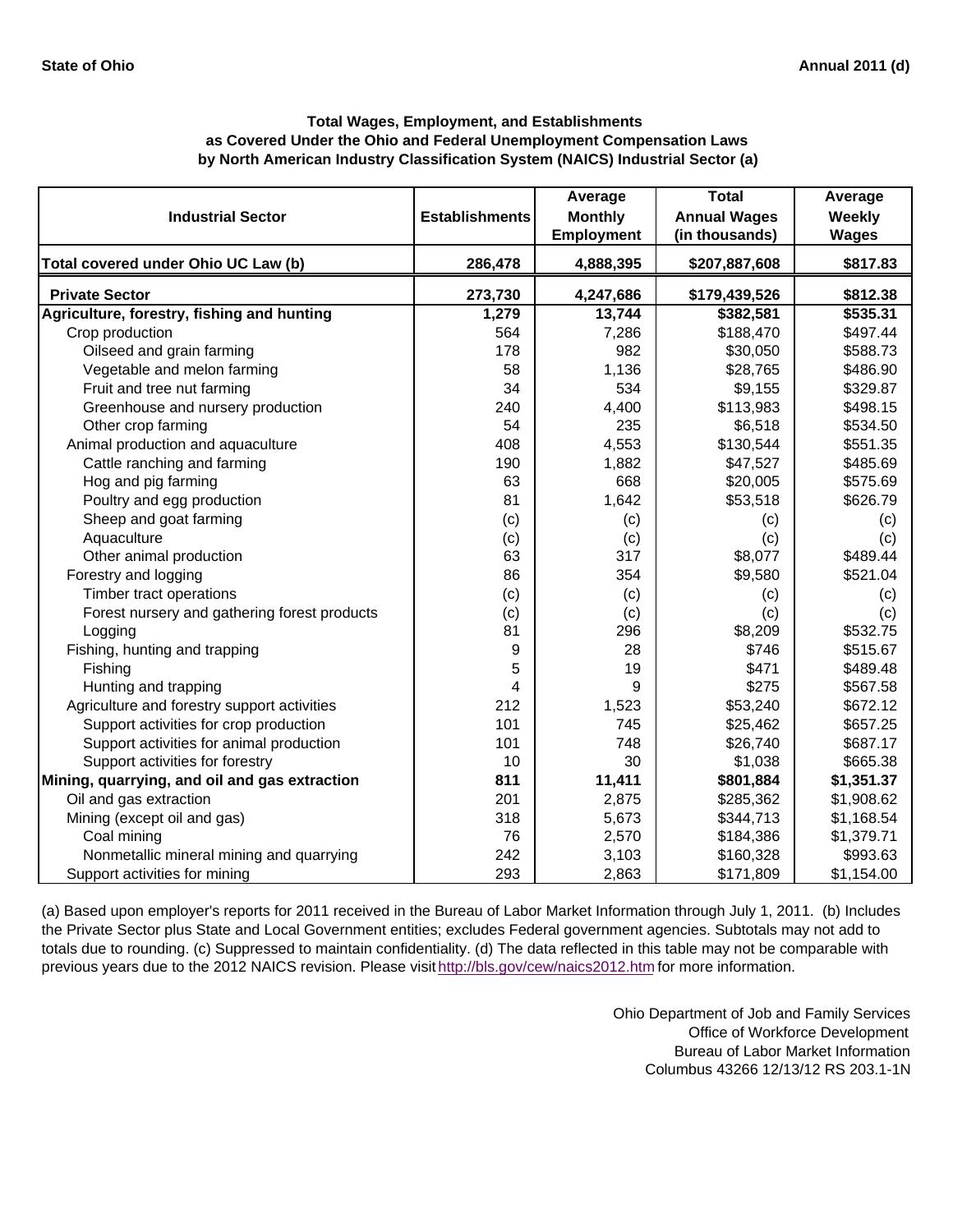|                                               |                       | Average           | <b>Total</b>        | Average       |
|-----------------------------------------------|-----------------------|-------------------|---------------------|---------------|
| <b>Industrial Sector</b>                      | <b>Establishments</b> | <b>Monthly</b>    | <b>Annual Wages</b> | <b>Weekly</b> |
|                                               |                       | <b>Employment</b> | (in thousands)      | <b>Wages</b>  |
| <b>Utilities</b>                              | 560                   | 19,303            | \$1,607,569         | \$1,601.58    |
| <b>Utilities</b>                              | 560                   | 19,303            | \$1,607,569         | \$1,601.58    |
| Power generation and supply                   | 320                   | 14,542            | \$1,278,748         | \$1,691.06    |
| Natural gas distribution                      | 142                   | 3,779             | \$281,084           | \$1,430.23    |
| Water, sewage and other systems               | 97                    | 981               | \$47,737            | \$935.56      |
| <b>Construction</b>                           | 23,787                | 176,170           | \$8,574,296         | \$935.98      |
| Construction of buildings                     | 6,638                 | 40,355            | \$2,026,132         | \$965.54      |
| Residential building construction             | 4,915                 | 16,667            | \$650,636           | \$750.71      |
| Nonresidential building construction          | 1,723                 | 23,687            | \$1,375,496         | \$1,116.71    |
| Heavy and civil engineering construction      | 1,413                 | 20,909            | \$1,296,854         | \$1,192.77    |
| Utility system construction                   | 672                   | 10,643            | \$601,743           | \$1,087.31    |
| Land subdivision                              | 162                   | 593               | \$37,514            | \$1,216.56    |
| Highway, street, and bridge construction      | 408                   | 8,292             | \$571,863           | \$1,326.19    |
| Other heavy construction                      | 171                   | 1,381             | \$85,734            | \$1,194.23    |
| Specialty trade contractors                   | 15,737                | 114,907           | \$5,251,311         | \$878.87      |
| Building foundation and exterior contractors  | 3,569                 | 23,278            | \$948,416           | \$783.54      |
| Building equipment contractors                | 5,820                 | 57,758            | \$2,893,282         | \$963.33      |
| Building finishing contractors                | 3,538                 | 17,648            | \$689,883           | \$751.77      |
| Other specialty trade contractors             | 2,810                 | 16,224            | \$719,730           | \$853.13      |
| Manufacturing                                 | 16,159                | 637,625           | \$35,271,812        | \$1,063.81    |
| Food manufacturing                            | 1,019                 | 54,525            | \$2,534,801         | \$894.02      |
| Animal food manufacturing                     | 84                    | 2,622             | \$148,202           | \$1,087.04    |
| Grain and oilseed milling                     | (c)                   | (c)               | (c)                 | (c)           |
| Sugar and confectionery product manufacturing | 83                    | 2,122             | \$59,482            | \$538.94      |
| Fruit and vegetable preserving and specialty  | 71                    | 11,958            | \$604,097           | \$971.48      |
| Dairy product manufacturing                   | 66                    | 7,365             | \$487,054           | \$1,271.75    |
| Animal slaughtering and processing            | 148                   | 9,386             | \$347,675           | \$712.37      |
| Seafood product preparation and packaging     | (c)                   | (c)               | (c)                 | (c)           |
| Bakeries and tortilla manufacturing           | 415                   | 12,464            | \$456,400           | \$704.17      |
| Other food manufacturing                      | 114                   | 7,071             | \$328,340           | \$893.04      |
| Beverage and tobacco product manufacturing    | 120                   | 6,603             | \$353,353           | \$1,029.06    |
| <b>Textile mills</b>                          | 57                    | 1,908             | \$109,965           | \$1,108.19    |
| Fiber, yarn, and thread mills                 | 3                     | 7                 | \$167               | \$475.73      |
| Fabric mills                                  | 25                    | 1,040             | \$45,349            | \$838.35      |
| Textile and fabric finishing mills            | 29                    | 861               | \$64,449            | \$1,439.08    |

(a) Based upon employer's reports for 2011 received in the Bureau of Labor Market Information through July 1, 2011. (b) Includes the Private Sector plus State and Local Government entities; excludes Federal government agencies. Subtotals may not add to totals due to rounding. (c) Suppressed to maintain confidentiality. (d) The data reflected in this table may not be comparable with previous years due to the 2012 NAICS revision. Please visit http://bls.gov/cew/naics2012.htm for more information.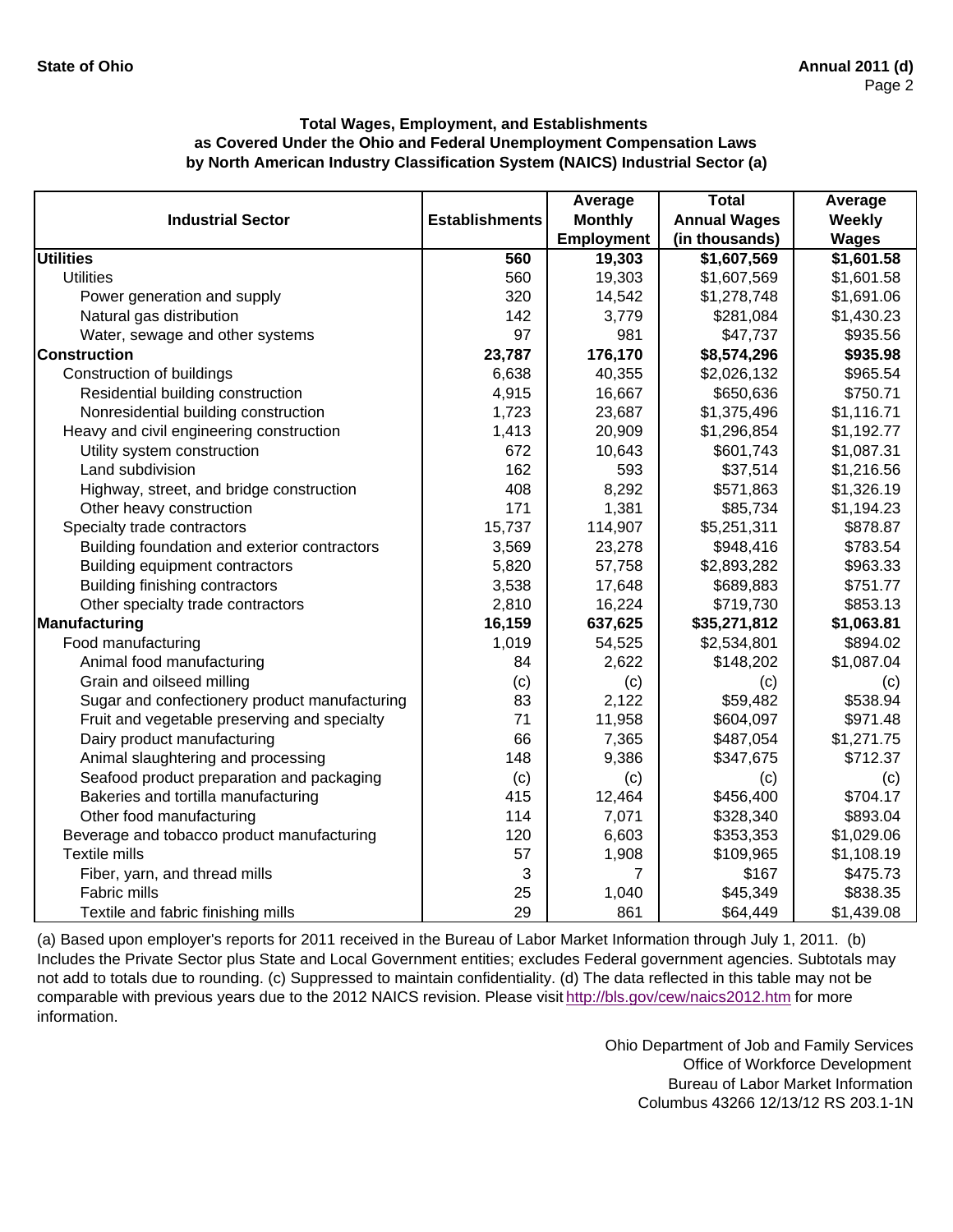|                                             |                       | Average           | <b>Total</b>        | Average       |
|---------------------------------------------|-----------------------|-------------------|---------------------|---------------|
| <b>Industrial Sector</b>                    | <b>Establishments</b> | <b>Monthly</b>    | <b>Annual Wages</b> | <b>Weekly</b> |
|                                             |                       | <b>Employment</b> | (in thousands)      | <b>Wages</b>  |
| Textile product mills                       | 240                   | 3,124             | \$95,128            | \$585.63      |
| Textile furnishings mills                   | 54                    | 892               | \$32,826            | \$707.85      |
| Other textile product mills                 | 186                   | 2,232             | \$62,302            | \$536.81      |
| Apparel manufacturing                       | 81                    | 1,515             | \$59,859            | \$759.90      |
| Apparel knitting mills                      | (c)                   | (c)               | (c)                 | (c)           |
| Cut and sew apparel manufacturing           | 67                    | 1,295             | \$50,574            | \$751.02      |
| Accessories and other apparel manufacturing | (c)                   | (c)               | (c)                 | (c)           |
| Leather and allied product manufacturing    | 22                    | 481               | \$12,987            | \$519.15      |
| Leather and hide tanning and finishing      | (c)                   | (c)               | (c)                 | (c)           |
| Footwear manufacturing                      | (c)                   | (c)               | (c)                 | (c)           |
| Other leather product manufacturing         | 15                    | 425               | \$11,147            | \$504.79      |
| Wood product manufacturing                  | 629                   | 10,939            | \$366,644           | \$644.56      |
| Sawmills and wood preservation              | 104                   | 1,433             | \$45,475            | \$610.44      |
| Plywood and engineered wood product mfg.    | 53                    | 1,570             | \$56,034            | \$686.54      |
| Other wood product manufacturing            | 472                   | 7,937             | \$265,136           | \$642.40      |
| Paper manufacturing                         | 367                   | 20,018            | \$1,074,556         | \$1,032.33    |
| Pulp, paper, and paperboard mills           | 29                    | 3,581             | \$232,701           | \$1,249.75    |
| Converted paper product manufacturing       | 338                   | 16,437            | \$841,856           | \$984.96      |
| Printing and related support activities     | 1,337                 | 22,250            | \$910,536           | \$786.98      |
| Petroleum and coal products manufacturing   | 128                   | 4,426             | \$361,935           | \$1,572.54    |
| Chemical manufacturing                      | 802                   | 43,202            | \$3,269,377         | \$1,455.33    |
| Basic chemical manufacturing                | 188                   | 10,097            | \$1,022,046         | \$1,946.54    |
| Resin, rubber, and artificial fibers mfg.   | 116                   | 5,327             | \$409,935           | \$1,479.96    |
| Agricultural chemical manufacturing         | 44                    | 2,224             | \$184,786           | \$1,598.08    |
| Pharmaceutical and medicine manufacturing   | 41                    | 5,221             | \$371,014           | \$1,366.65    |
| Paint, coating, and adhesive manufacturing  | 124                   | 7,175             | \$464,009           | \$1,243.69    |
| Soap, cleaning compound, and toiletry mfg.  | 123                   | 8,214             | \$505,673           | \$1,183.88    |
| Other chemical product and preparation mfg. | 166                   | 4,945             | \$311,913           | \$1,213.08    |
| Plastics and rubber products manufacturing  | 931                   | 51,616            | \$2,321,353         | \$864.87      |
| Plastics product manufacturing              | 722                   | 38,802            | \$1,669,430         | \$827.38      |
| Rubber product manufacturing                | 210                   | 12,814            | \$651,923           | \$978.40      |
| Nonmetallic mineral product manufacturing   | 763                   | 24,838            | \$1,298,318         | \$1,005.23    |
| Clay product and refractory manufacturing   | 116                   | 4,642             | \$204,585           | \$847.62      |
| Glass and glass product manufacturing       | 96                    | 7,485             | \$412,531           | \$1,059.94    |
| Cement and concrete product manufacturing   | 322                   | 5,185             | \$222,296           | \$824.42      |

(a) Based upon employer's reports for 2011 received in the Bureau of Labor Market Information through July 1, 2011. (b) Includes the Private Sector plus State and Local Government entities; excludes Federal government agencies. Subtotals may not add to totals due to rounding. (c) Suppressed to maintain confidentiality. (d) The data reflected in this table may not be comparable with previous years due to the 2012 NAICS revision. Please visit http://bls.gov/cew/naics2012.htm for more information.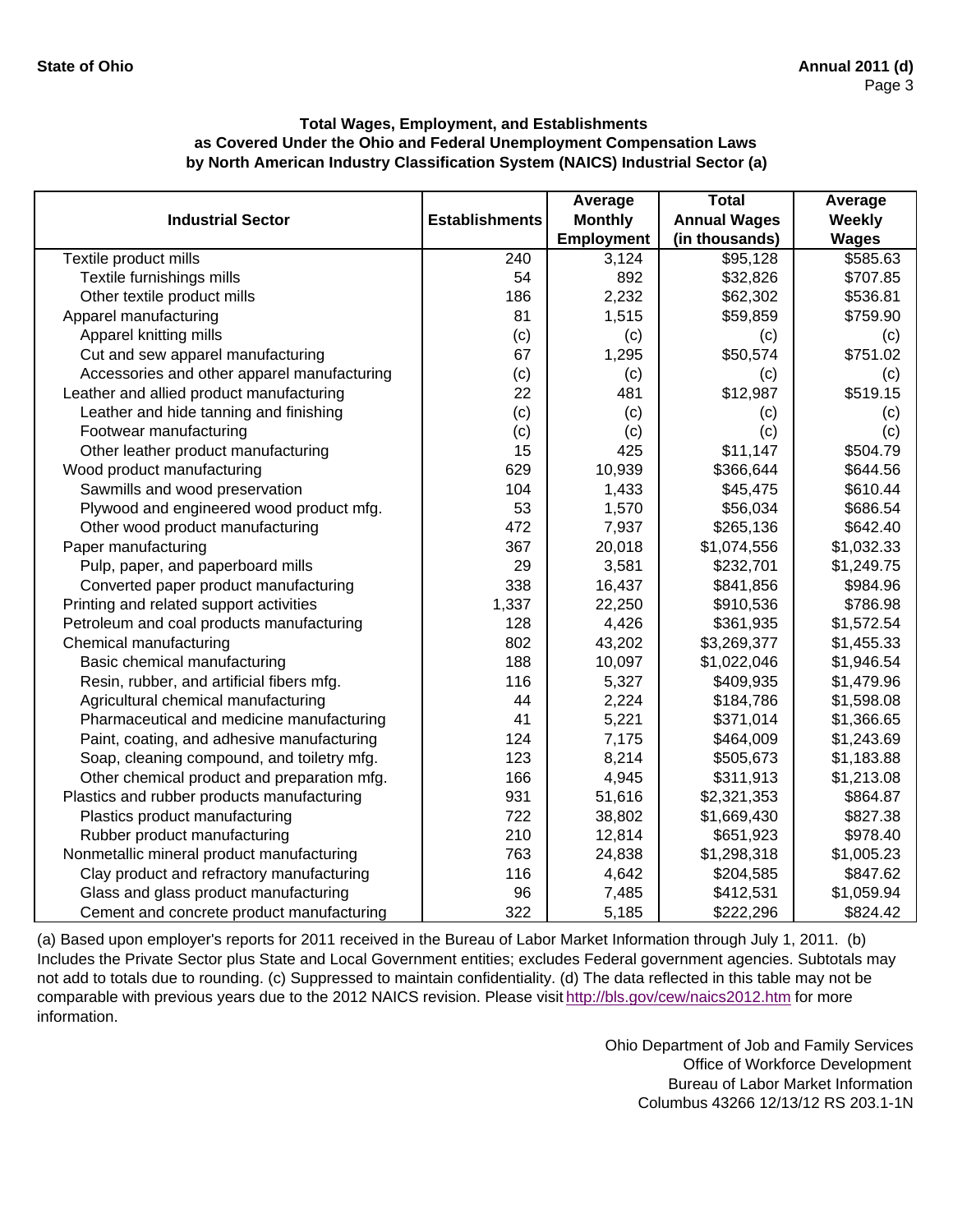|                                               |                       | Average           | <b>Total</b>        | Average      |
|-----------------------------------------------|-----------------------|-------------------|---------------------|--------------|
| <b>Industrial Sector</b>                      | <b>Establishments</b> | <b>Monthly</b>    | <b>Annual Wages</b> | Weekly       |
|                                               |                       | <b>Employment</b> | (in thousands)      | <b>Wages</b> |
| Lime and gypsum product manufacturing         | 23                    | 734               | \$38,036            | \$996.77     |
| Other nonmetallic mineral products            | 206                   | 6,792             | \$420,870           | \$1,191.62   |
| Primary metal manufacturing                   | 480                   | 39,040            | \$2,391,347         | \$1,177.96   |
| Iron and steel mills and ferroalloy mfg.      | 60                    | 10,166            | \$771,494           | \$1,459.42   |
| Steel product mfg. from purchased steel       | 120                   | 7,791             | \$454,597           | \$1,122.08   |
| Alumina and aluminum production               | 49                    | 3,838             | \$188,243           | \$943.25     |
| Other nonferrous metal production             | 50                    | 4,838             | \$326,032           | \$1,295.87   |
| Foundries                                     | 201                   | 12,407            | \$650,981           | \$1,009.04   |
| Fabricated metal product manufacturing        | 3,749                 | 99,700            | \$5,200,078         | \$1,003.02   |
| Forging and stamping                          | 254                   | 10,333            | \$556,271           | \$1,035.33   |
| Cutlery and handtool manufacturing            | 81                    | 3,992             | \$188,262           | \$906.98     |
| Architectural and structural metals mfg.      | 652                   | 15,102            | \$694,826           | \$884.81     |
| Boiler, tank, and shipping container mfg.     | 119                   | 8,504             | \$541,244           | \$1,223.96   |
| Hardware manufacturing                        | 35                    | 943               | \$40,116            | \$818.02     |
| Spring and wire product manufacturing         | 88                    | 2,494             | \$110,430           | \$851.50     |
| Machine shops and threaded product mfg.       | 1,637                 | 24,229            | \$1,143,882         | \$907.90     |
| Coating, engraving, and heat treating metals  | 510                   | 12,009            | \$530,620           | \$849.75     |
| Other fabricated metal product manufacturing  | 374                   | 22,095            | \$1,394,428         | \$1,213.65   |
| Machinery manufacturing                       | 1,937                 | 70,827            | \$4,088,515         | \$1,110.10   |
| Ag., construction, and mining machinery mfg.  | 93                    | 5,348             | \$266,679           | \$958.98     |
| Industrial machinery manufacturing            | 255                   | 8,620             | \$498,819           | \$1,112.87   |
| Commercial and service industry machinery     | 100                   | 3,344             | \$172,191           | \$990.21     |
| HVAC and commercial refrigeration equipment   | 93                    | 7,259             | \$415,940           | \$1,101.87   |
| Metalworking machinery manufacturing          | 906                   | 20,587            | \$1,108,506         | \$1,035.46   |
| Turbine and power transmission equipment mfg. | 79                    | 4,050             | \$251,332           | \$1,193.46   |
| Other general purpose machinery manufacturing | 412                   | 21,619            | \$1,375,047         | \$1,223.15   |
| Computer and electronic product manufacturing | 562                   | 20,621            | \$1,295,586         | \$1,208.21   |
| Computer and peripheral equipment mfg.        | 25                    | 1,312             | \$84,329            | \$1,235.83   |
| Communications equipment manufacturing        | 46                    | 2,489             | \$197,606           | \$1,526.96   |
| Audio and video equipment manufacturing       | 14                    | 222               | \$10,130            | \$876.85     |
| Semiconductor and electronic component mfg.   | 167                   | 6,653             | \$392,863           | \$1,135.54   |
| Electronic instrument manufacturing           | 296                   | 9,652             | \$581,846           | \$1,159.27   |
| Magnetic media manufacturing and reproducing  | 15                    | 293               | \$28,812            | \$1,891.58   |
| Electrical equipment and appliance mfg.       | 375                   | 26,421            | \$1,505,422         | \$1,095.75   |
| Electric lighting equipment manufacturing     | 54                    | 2,881             | \$198,381           | \$1,324.15   |

(a) Based upon employer's reports for 2011 received in the Bureau of Labor Market Information through July 1, 2011. (b) Includes the Private Sector plus State and Local Government entities; excludes Federal government agencies. Subtotals may not add to totals due to rounding. (c) Suppressed to maintain confidentiality. (d) The data reflected in this table may not be comparable with previous years due to the 2012 NAICS revision. Please visit http://bls.gov/cew/naics2012.htm for more information.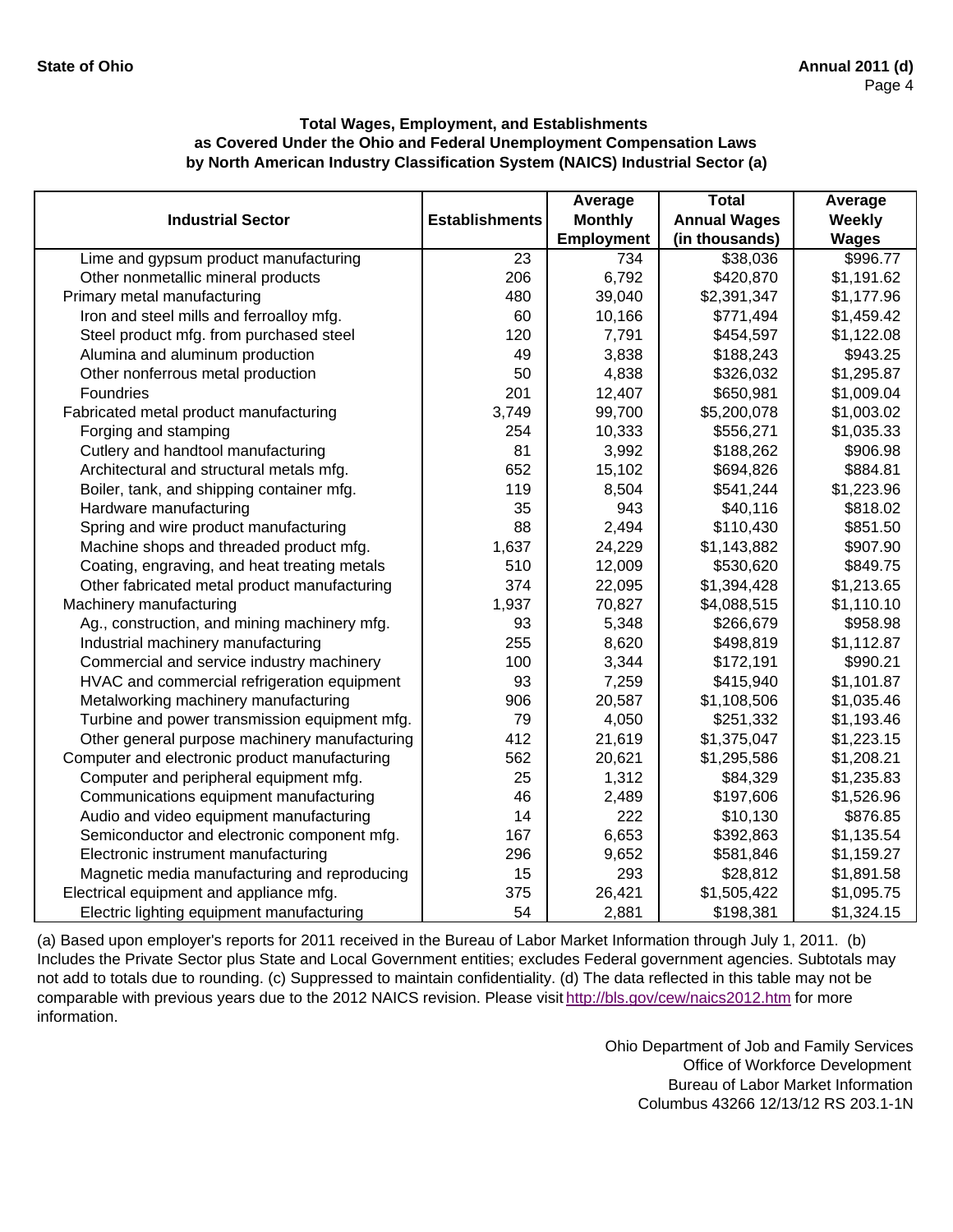|                                               |                       | Average           | <b>Total</b>        | Average      |
|-----------------------------------------------|-----------------------|-------------------|---------------------|--------------|
| <b>Industrial Sector</b>                      | <b>Establishments</b> | <b>Monthly</b>    | <b>Annual Wages</b> | Weekly       |
|                                               |                       | <b>Employment</b> | (in thousands)      | <b>Wages</b> |
| Household appliance manufacturing             | 23                    | 9,357             | \$407,873           | \$838.29     |
| Electrical equipment manufacturing            | 174                   | 7,936             | \$567,127           | \$1,374.25   |
| Other electrical equipment and component mfg. | 125                   | 6,247             | \$332,042           | \$1,022.23   |
| Transportation equipment manufacturing        | 794                   | 100,187           | \$6,531,625         | \$1,253.75   |
| Motor vehicle manufacturing                   | 30                    | 19,405            | \$1,484,874         | \$1,471.52   |
| Motor vehicle body and trailer manufacturing  | 98                    | 5,693             | \$245,148           | \$828.10     |
| Motor vehicle parts manufacturing             | 485                   | 57,183            | \$3,300,456         | \$1,109.94   |
| Aerospace product and parts manufacturing     | 125                   | 15,786            | \$1,368,797         | \$1,667.50   |
| Railroad rolling stock manufacturing          | 9                     | 159               | \$6,433             | \$777.60     |
| Ship and boat building                        | 15                    | 167               | \$6,369             | \$733.44     |
| Other transportation equipment manufacturing  | 33                    | 1,793             | \$119,548           | \$1,281.92   |
| Furniture and related product manufacturing   | 687                   | 13,737            | \$565,523           | \$791.71     |
| Household and institutional furniture mfg.    | 491                   | 9,535             | \$385,744           | \$778.00     |
| Office furniture and fixtures manufacturing   | 172                   | 3,398             | \$147,293           | \$833.60     |
| Other furniture related product manufacturing | 25                    | 804               | \$32,486            | \$777.37     |
| Miscellaneous manufacturing                   | 1,082                 | 21,648            | \$924,903           | \$821.63     |
| Medical equipment and supplies manufacturing  | 427                   | 10,020            | \$465,722           | \$893.85     |
| Other miscellaneous manufacturing             | 655                   | 11,628            | \$459,181           | \$759.40     |
| <b>Wholesale trade</b>                        | 23,244                | 218,083           | \$13,271,183        | \$1,170.27   |
| Merchant wholesalers, durable goods           | 10,520                | 119,638           | \$6,995,599         | \$1,124.48   |
| Motor vehicle and parts merchant wholesalers  | 875                   | 14,059            | \$633,013           | \$865.88     |
| Furniture and furnishing merchant wholesalers | 265                   | 2,556             | \$127,287           | \$957.71     |
| Lumber and const. supply merchant wholesalers | 705                   | 6,314             | \$301,710           | \$918.98     |
| Commercial equip. merchant wholesalers        | 1,947                 | 23,460            | \$1,776,266         | \$1,456.04   |
| Metal and mineral merchant wholesalers        | 589                   | 9,226             | \$561,978           | \$1,171.42   |
| Electric goods merchant wholesalers           | 1,107                 | 11,464            | \$732,966           | \$1,229.54   |
| Hardware and plumbing merchant wholesalers    | 827                   | 10,154            | \$558,865           | \$1,058.48   |
| Machinery and supply merchant wholesalers     | 3,071                 | 29,864            | \$1,733,477         | \$1,116.27   |
| Misc. durable goods merchant wholesalers      | 1,135                 | 12,542            | \$570,037           | \$874.06     |
| Merchant wholesalers, nondurable goods        | 4,371                 | 68,574            | \$3,825,555         | \$1,072.85   |
| Paper and paper product merchant wholesalers  | 452                   | 5,369             | \$338,862           | \$1,213.67   |
| Druggists' goods merchant wholesalers         | 403                   | 7,523             | \$580,565           | \$1,484.13   |
| Apparel and piece goods merchant wholesalers  | 183                   | 1,616             | \$84,735            | \$1,008.52   |
| Grocery and Related Product Wholesalers       | 1,036                 | 24,423            | \$1,152,259         | \$907.31     |
| Farm product raw material merch. whls.        | 246                   | 3,125             | \$128,550           | \$791.13     |

(a) Based upon employer's reports for 2011 received in the Bureau of Labor Market Information through July 1, 2011. (b) Includes the Private Sector plus State and Local Government entities; excludes Federal government agencies. Subtotals may not add to totals due to rounding. (c) Suppressed to maintain confidentiality. (d) The data reflected in this table may not be comparable with previous years due to the 2012 NAICS revision. Please visit http://bls.gov/cew/naics2012.htm for more information.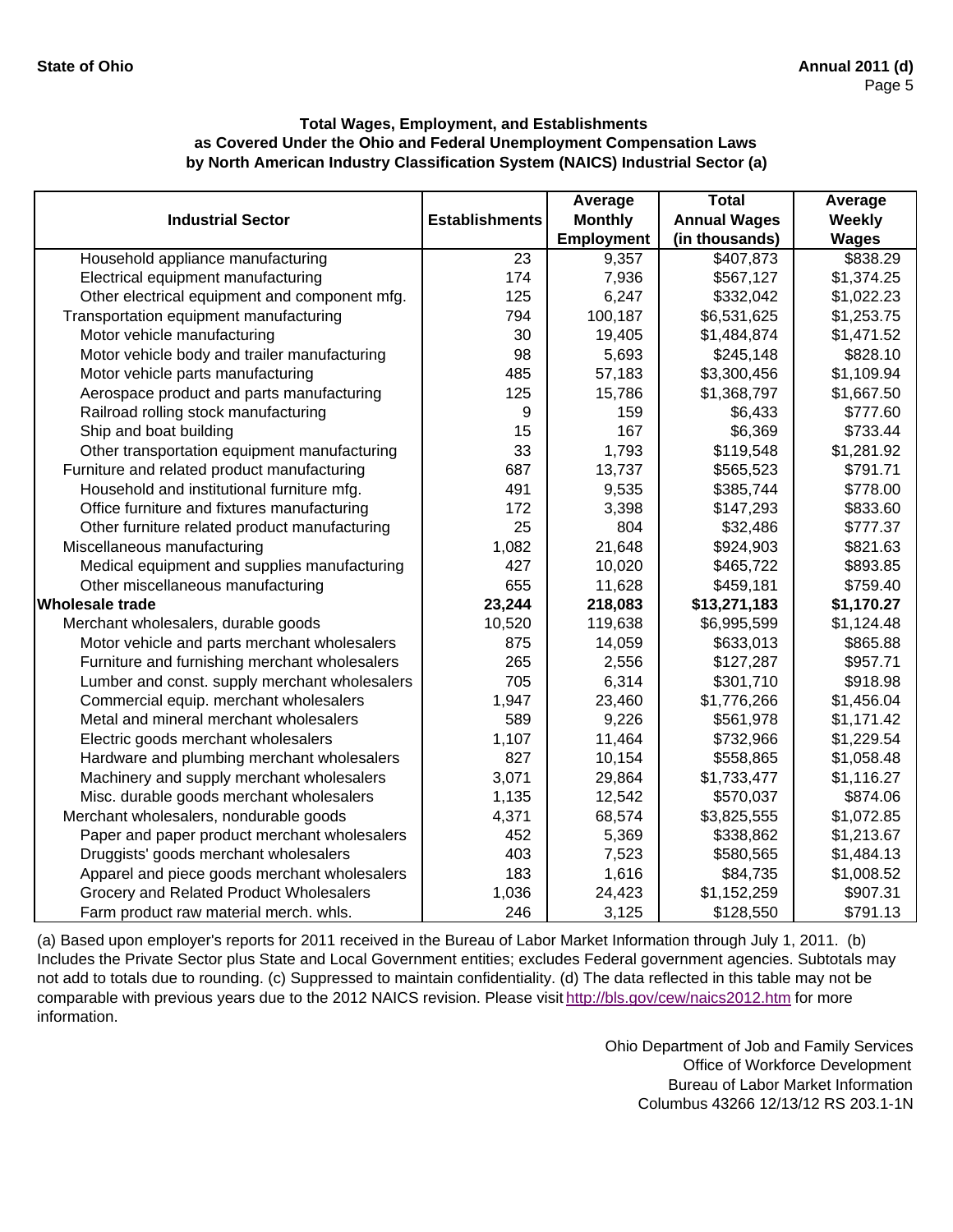|                                               |                       | Average        | <b>Total</b>        | Average      |
|-----------------------------------------------|-----------------------|----------------|---------------------|--------------|
| <b>Industrial Sector</b>                      | <b>Establishments</b> | <b>Monthly</b> | <b>Annual Wages</b> | Weekly       |
|                                               |                       | Employment     | (in thousands)      | <b>Wages</b> |
| Chemical merchant wholesalers                 | 742                   | 8,267          | \$629,330           | \$1,463.92   |
| Petroleum merchant wholesalers                | 287                   | 3,125          | \$198,012           | \$1,218.38   |
| Alcoholic beverage merchant wholesalers       | 133                   | 5,132          | \$260,063           | \$974.46     |
| Misc. nondurable goods merchant wholesalers   | 889                   | 9,993          | \$453,178           | \$872.08     |
| Electronic markets and agents and brokers     | 8,353                 | 29,871         | \$2,450,029         | \$1,577.29   |
| <b>Retail trade</b>                           | 36,408                | 555,330        | \$13,724,384        | \$475.27     |
| Motor vehicle and parts dealers               | 4,572                 | 69,087         | \$2,705,748         | \$753.15     |
| Automobile dealers                            | 1,798                 | 41,964         | \$1,880,558         | \$861.81     |
| Other motor vehicle dealers                   | 455                   | 3,845          | \$127,788           | \$639.15     |
| Auto parts, accessories, and tire stores      | 2,318                 | 23,279         | \$697,401           | \$576.13     |
| Furniture and home furnishings stores         | 1,574                 | 13,790         | \$402,394           | \$561.17     |
| Furniture stores                              | 673                   | 7,047          | \$226,045           | \$616.88     |
| Home furnishings stores                       | 901                   | 6,743          | \$176,349           | \$502.96     |
| Electronics and appliance stores              | 1,896                 | 18,143         | \$602,719           | \$638.87     |
| Building material and garden supply stores    | 2,907                 | 46,247         | \$1,285,583         | \$534.58     |
| Building material and supplies dealers        | 2,107                 | 39,537         | \$1,110,656         | \$540.23     |
| Lawn and garden equipment and supplies stores | 800                   | 6,711          | \$174,927           | \$501.29     |
| Food and beverage stores                      | 5,141                 | 103,780        | \$2,104,430         | \$389.96     |
| Grocery stores                                | 3,307                 | 92,134         | \$1,886,588         | \$393.79     |
| Specialty food stores                         | 787                   | 6,949          | \$144,407           | \$399.65     |
| Beer, wine, and liquor stores                 | 1,047                 | 4,697          | \$73,435            | \$300.67     |
| Health and personal care stores               | 3,480                 | 36,656         | \$1,161,767         | \$609.50     |
| <b>Gasoline stations</b>                      | 3,736                 | 33,131         | \$587,601           | \$341.08     |
| Clothing and clothing accessories stores      | 3,975                 | 41,228         | \$792,025           | \$369.44     |
| Clothing stores                               | 2,535                 | 30,845         | \$524,855           | \$327.23     |
| Shoe stores                                   | 689                   | 5,800          | \$129,532           | \$429.46     |
| Jewelry, luggage, and leather goods stores    | 751                   | 4,583          | \$137,637           | \$577.56     |
| Sporting goods, hobby, book, and music stores | 1,866                 | 19,857         | \$332,866           | \$322.37     |
| Sporting goods and musical instrument stores  | 1,557                 | 16,773         | \$283,293           | \$324.81     |
| Book, periodical, and music stores            | 309                   | 3,085          | \$49,573            | \$309.04     |
| General merchandise stores                    | 2,253                 | 120,519        | \$2,288,773         | \$365.21     |
| Department stores                             | 533                   | 50,628         | \$866,414           | \$329.10     |
| Other general merchandise stores              | 1,720                 | 69,891         | \$1,422,359         | \$391.37     |
| Miscellaneous store retailers                 | 3,828                 | 29,891         | \$603,736           | \$388.42     |
| <b>Florists</b>                               | 640                   | 3,011          | \$44,724            | \$285.62     |

(a) Based upon employer's reports for 2011 received in the Bureau of Labor Market Information through July 1, 2011. (b) Includes the Private Sector plus State and Local Government entities; excludes Federal government agencies. Subtotals may not add to totals due to rounding. (c) Suppressed to maintain confidentiality. (d) The data reflected in this table may not be comparable with previous years due to the 2012 NAICS revision. Please visit http://bls.gov/cew/naics2012.htm for more information.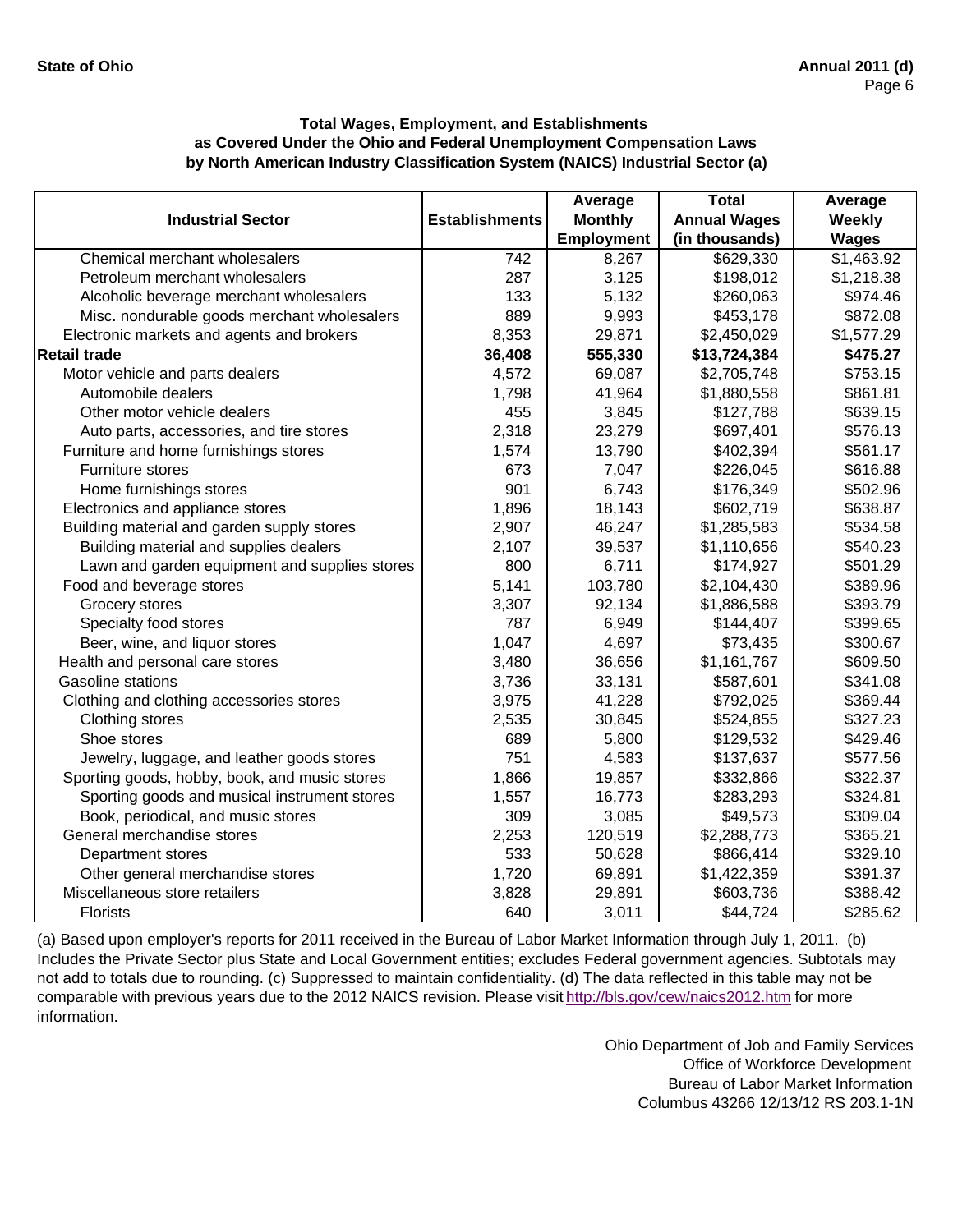|                                              |                       | Average           | <b>Total</b>        | Average      |
|----------------------------------------------|-----------------------|-------------------|---------------------|--------------|
| <b>Industrial Sector</b>                     | <b>Establishments</b> | <b>Monthly</b>    | <b>Annual Wages</b> | Weekly       |
|                                              |                       | <b>Employment</b> | (in thousands)      | <b>Wages</b> |
| Office supplies, stationery, and gift stores | 1,166                 | 10,347            | \$232,057           | \$431.31     |
| Used merchandise stores                      | 560                   | 5,986             | \$100,702           | \$323.52     |
| Other miscellaneous store retailers          | 1,463                 | 10,547            | \$226,252           | \$412.52     |
| Nonstore retailers                           | 1,180                 | 23,002            | \$856,742           | \$716.27     |
| Electronic shopping and mail-order houses    | 540                   | 13,051            | \$526,870           | \$776.38     |
| Vending machine operators                    | 249                   | 4,843             | \$144,819           | \$575.10     |
| Direct selling establishments                | 391                   | 5,109             | \$185,053           | \$696.52     |
| <b>Transportation and warehousing</b>        | 7,697                 | 158,213           | \$6,843,145         | \$831.79     |
| Air transportation                           | 142                   | 10,877            | \$815,959           | \$1,442.62   |
| Scheduled air transportation                 | 46                    | 5,362             | \$290,080           | \$1,040.44   |
| Nonscheduled air transportation              | 96                    | 5,516             | \$525,879           | \$1,833.54   |
| Rail transportation                          | (c)                   | (c)               | (c)                 | (c)          |
| Water transportation                         | 41                    | 630               | \$42,901            | \$1,310.44   |
| Sea, coastal, and Great Lakes transportation | 24                    | 430               | \$30,832            | \$1,378.63   |
| Inland water transportation                  | 17                    | 200               | \$12,069            | \$1,163.42   |
| Truck transportation                         | 4,447                 | 63,725            | \$2,743,004         | \$827.79     |
| General freight trucking                     | 2,921                 | 49,528            | \$2,150,321         | \$834.92     |
| Specialized freight trucking                 | 1,526                 | 14,196            | \$592,683           | \$802.88     |
| Transit and ground passenger transportation  | 416                   | 8,723             | \$176,880           | \$389.94     |
| Urban transit systems                        | (c)                   | (c)               | (c)                 | (c)          |
| Interurban and rural bus transportation      | (c)                   | (c)               | (c)                 | (c)          |
| Taxi and limousine service                   | 152                   | 1,387             | \$24,351            | \$337.56     |
| School and employee bus transportation       | 75                    | 4,067             | \$80,305            | \$379.77     |
| Charter bus industry                         | 46                    | 861               | \$20,316            | \$453.54     |
| Other ground passenger transportation        | 127                   | 1,993             | \$41,553            | \$400.90     |
| Pipeline transportation                      | 93                    | 969               | \$83,621            | \$1,659.40   |
| Pipeline transportation of crude oil         | 17                    | 423               | \$39,429            | \$1,792.90   |
| Pipeline transportation of natural gas       | 36                    | 310               | \$22,256            | \$1,381.79   |
| Other pipeline transportation                | 40                    | 236               | \$21,936            | \$1,784.31   |
| Scenic and sightseeing transportation        | 34                    | 265               | \$6,039             | \$438.25     |
| Scenic and sightseeing transportation, land  | 14                    | 170               | \$4,454             | \$505.31     |
| Scenic and sightseeing transportation, water | (c)                   | (c)               | (c)                 | (c)          |
| Scenic and sightseeing transportation, other | (c)                   | (c)               | (c)                 | (c)          |
| Support activities for transportation        | 1,269                 | 17,326            | \$745,380           | \$827.31     |
| Support activities for air transportation    | 180                   | 4,040             | \$188,503           | \$897.25     |

(a) Based upon employer's reports for 2011 received in the Bureau of Labor Market Information through July 1, 2011. (b) Includes the Private Sector plus State and Local Government entities; excludes Federal government agencies. Subtotals may not add to totals due to rounding. (c) Suppressed to maintain confidentiality. (d) The data reflected in this table may not be comparable with previous years due to the 2012 NAICS revision. Please visit http://bls.gov/cew/naics2012.htm for more information.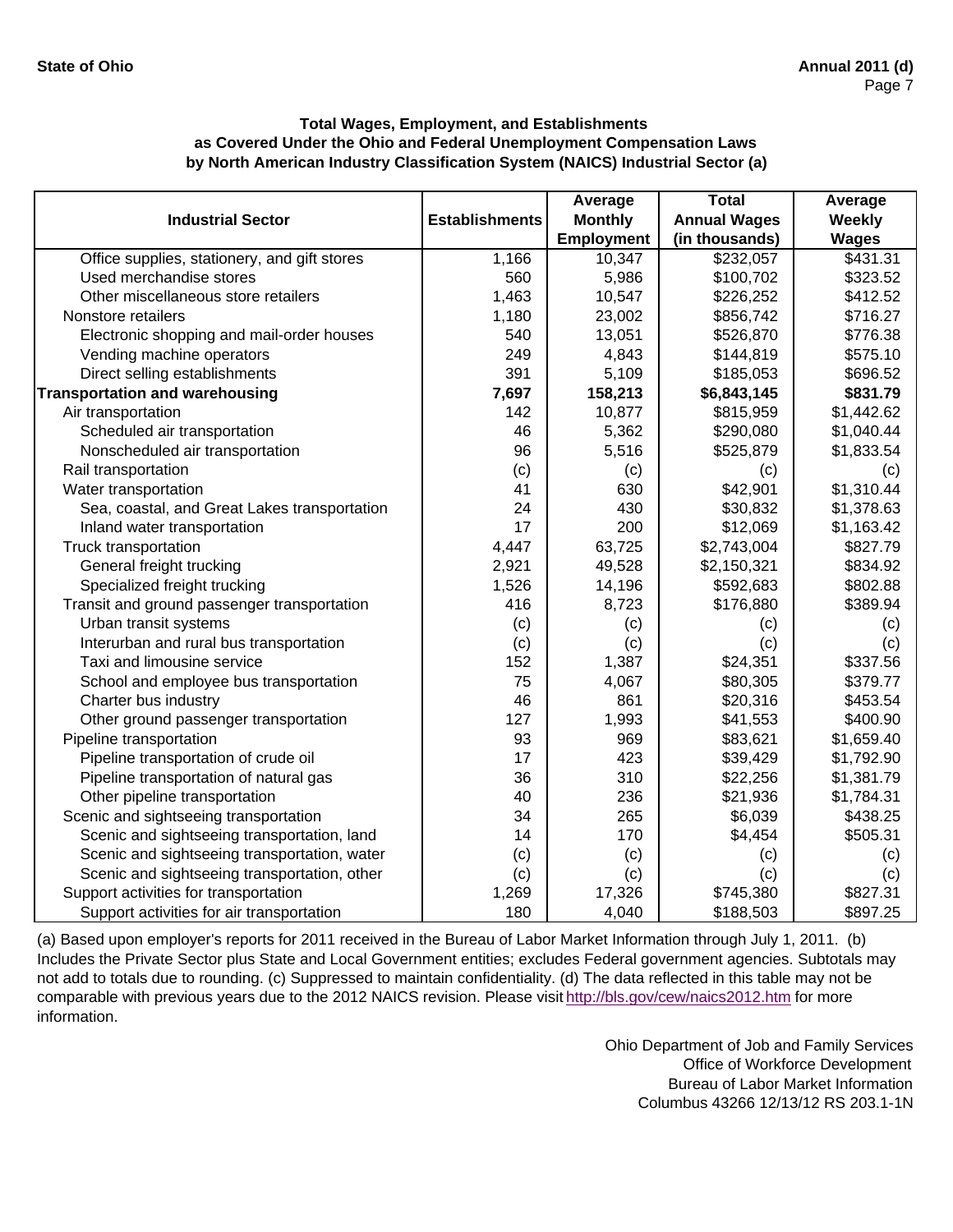|                                               |                       | Average           | <b>Total</b>        | Average      |
|-----------------------------------------------|-----------------------|-------------------|---------------------|--------------|
| <b>Industrial Sector</b>                      | <b>Establishments</b> | <b>Monthly</b>    | <b>Annual Wages</b> | Weekly       |
|                                               |                       | <b>Employment</b> | (in thousands)      | <b>Wages</b> |
| Support activities for rail transportation    | 56                    | 914               | \$38,770            | \$815.96     |
| Support activities for water transportation   | 35                    | 839               | \$38,406            | \$880.38     |
| Support activities for road transportation    | 369                   | 2,840             | \$85,065            | \$575.92     |
| Freight transportation arrangement            | 501                   | 6,715             | \$336,466           | \$963.60     |
| Other support activities for transportation   | 128                   | 1,978             | \$58,170            | \$565.48     |
| Postal service                                | (c)                   | (c)               | (c)                 | (c)          |
| Couriers and messengers                       | 561                   | 19,776            | \$761,746           | \$740.75     |
| Couriers and express delivery services        | 342                   | 18,509            | \$720,696           | \$748.79     |
| Local messengers and local delivery           | 218                   | 1,267             | \$41,050            | \$623.13     |
| Warehousing and storage                       | 681                   | 35,829            | \$1,464,074         | \$785.83     |
| Information                                   | 4,252                 | 75,962            | \$4,452,398         | \$1,127.19   |
| Publishing industries (except internet)       | 1,224                 | 26,600            | \$1,557,695         | \$1,126.15   |
| Newspaper, book, and directory publishers     | 713                   | 21,458            | \$1,143,342         | \$1,024.65   |
| Software publishers                           | 512                   | 5,142             | \$414,353           | \$1,549.75   |
| Motion picture and sound recording industries | 499                   | 5,010             | \$97,241            | \$373.25     |
| Motion picture and video industries           | 444                   | 4,809             | \$89,204            | \$356.71     |
| Sound recording industries                    | 55                    | 201               | \$8,037             | \$769.62     |
| Broadcasting (except internet)                | 280                   | 6,780             | \$364,445           | \$1,033.77   |
| Radio and television broadcasting             | 225                   | 6,338             | \$344,043           | \$1,043.96   |
| Cable and other subscription programming      | 55                    | 442               | \$20,402            | \$887.65     |
| Telecommunications                            | 1,552                 | 27,652            | \$1,777,383         | \$1,236.12   |
| Wired telecommunications carriers             | 944                   | 20,405            | \$1,293,144         | \$1,218.73   |
| Wireless telecommunications carriers          | 276                   | 3,651             | \$232,649           | \$1,225.35   |
| Satellite telecommunications                  | 18                    | 93                | \$6,852             | \$1,416.85   |
| Other telecommunications                      | 314                   | 3,503             | \$244,738           | \$1,343.75   |
| Data processing, hosting and related services | 379                   | 4,599             | \$252,020           | \$1,053.77   |
| Other information services                    | 318                   | 5,322             | \$403,614           | \$1,458.54   |
| <b>Finance and insurance</b>                  | 17,364                | 207,302           | \$13,012,957        | \$1,207.17   |
| Monetary authorities - central bank           | (c)                   | (c)               | (c)                 | (c)          |
| Credit intermediation and related activities  | 6,815                 | 94,217            | \$4,784,729         | \$976.62     |
| Depository credit intermediation              | 4,683                 | 61,482            | \$3,058,671         | \$956.71     |
| Nondepository credit intermediation           | 1,072                 | 19,683            | \$1,074,084         | \$1,049.42   |
| Activities related to credit intermediation   | 1,061                 | 13,052            | \$651,974           | \$960.60     |
| Securities, commodity contracts, investments  | 3,432                 | 16,445            | \$2,006,006         | \$2,345.87   |
| Securities and commodity contracts brokerage  | 1,745                 | 9,721             | \$1,283,838         | \$2,539.88   |

(a) Based upon employer's reports for 2011 received in the Bureau of Labor Market Information through July 1, 2011. (b) Includes the Private Sector plus State and Local Government entities; excludes Federal government agencies. Subtotals may not add to totals due to rounding. (c) Suppressed to maintain confidentiality. (d) The data reflected in this table may not be comparable with previous years due to the 2012 NAICS revision. Please visit http://bls.gov/cew/naics2012.htm for more information.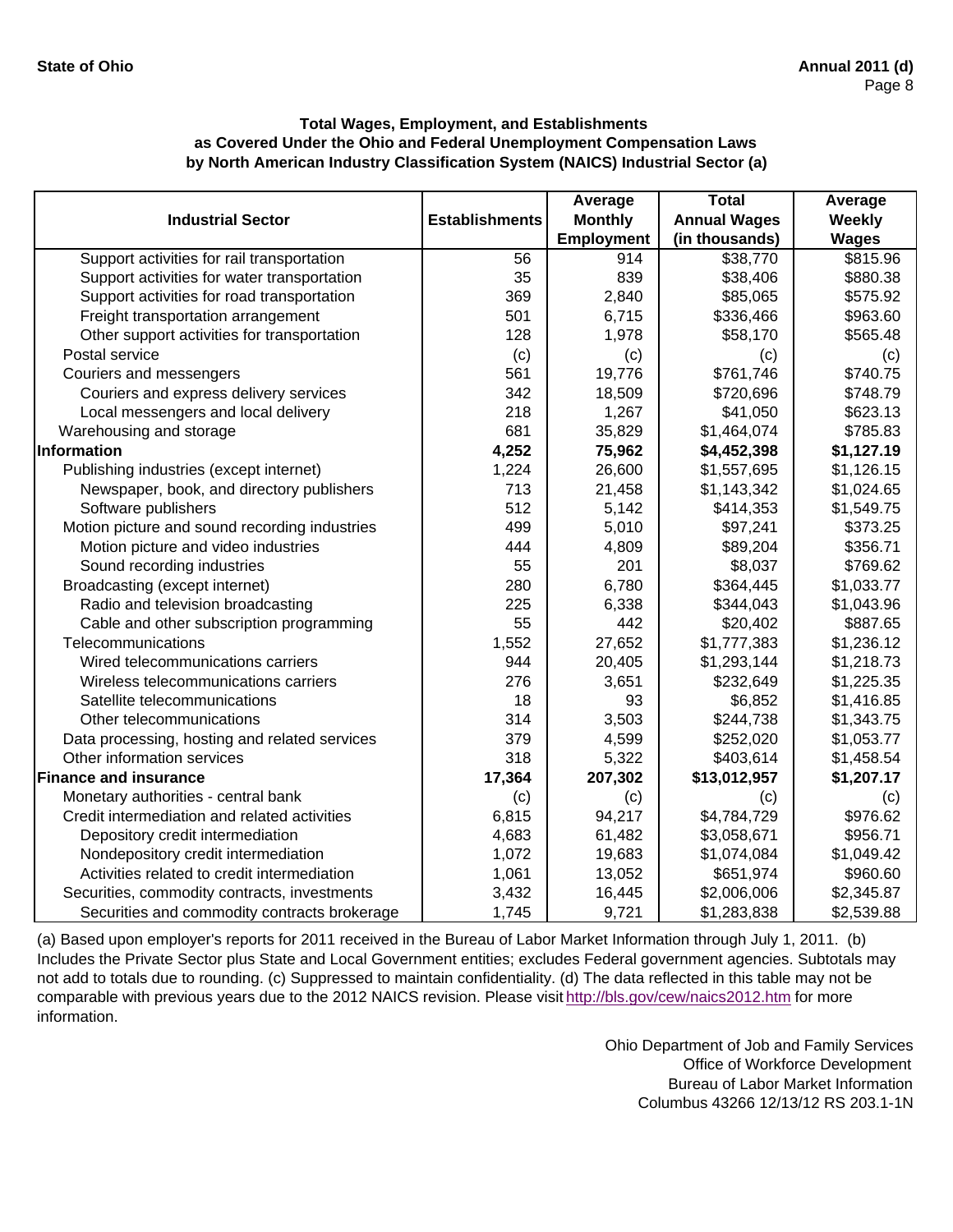|                                                |                       | Average           | <b>Total</b>        | Average      |
|------------------------------------------------|-----------------------|-------------------|---------------------|--------------|
| <b>Industrial Sector</b>                       | <b>Establishments</b> | <b>Monthly</b>    | <b>Annual Wages</b> | Weekly       |
|                                                |                       | <b>Employment</b> | (in thousands)      | <b>Wages</b> |
| Securities and commodity exchanges             | $\overline{7}$        | 9                 | \$798               | \$1,753.62   |
| Other financial investment activities          | 1,680                 | 6,715             | \$721,370           | \$2,065.79   |
| Insurance carriers and related activities      | 6,963                 | 94,736            | \$6,068,403         | \$1,231.85   |
| Insurance carriers                             | 1,299                 | 61,814            | \$4,327,858         | \$1,346.44   |
| Insurance agencies, brokerages, and related    | 5,664                 | 32,922            | \$1,740,545         | \$1,016.71   |
| Funds, trusts, and other financial vehicles    | (c)                   | (c)               | (c)                 | (c)          |
| Insurance and employee benefit funds           | 67                    | 523               | \$24,223            | \$890.96     |
| Other investment pools and funds               | (c)                   | (c)               | (c)                 | (c)          |
| Real estate and rental and leasing             | 10,075                | 57,700            | \$2,179,773         | \$726.50     |
| Real estate                                    | 7,874                 | 39,814            | \$1,500,718         | \$724.88     |
| Lessors of real estate                         | 3,214                 | 17,199            | \$549,798           | \$614.77     |
| Offices of real estate agents and brokers      | 2,012                 | 5,946             | \$269,299           | \$870.98     |
| Activities related to real estate              | 2,648                 | 16,669            | \$681,620           | \$786.37     |
| Rental and leasing services                    | 2,084                 | 17,363            | \$646,356           | \$715.90     |
| Automotive equipment rental and leasing        | 574                   | 5,611             | \$229,377           | \$786.13     |
| Consumer goods rental                          | 968                   | 7,453             | \$208,534           | \$538.08     |
| General rental centers                         | 168                   | 1,331             | \$48,667            | \$703.33     |
| Machinery and equipment rental and leasing     | 374                   | 2,968             | \$159,778           | \$1,035.29   |
| Lessors of nonfinancial intangible assets      | 118                   | 524               | \$32,700            | \$1,200.65   |
| <b>Professional and technical services</b>     | 30,294                | 245,278           | \$15,816,943        | \$1,240.12   |
| Professional and technical services            | 30,294                | 245,278           | \$15,816,943        | \$1,240.12   |
| Legal services                                 | 5,685                 | 34,404            | \$2,141,634         | \$1,197.10   |
| Accounting and bookkeeping services            | 4,235                 | 31,138            | \$1,613,847         | \$996.73     |
| Architectural and engineering services         | 3,633                 | 39,025            | \$2,559,894         | \$1,261.46   |
| Specialized design services                    | 969                   | 5,923             | \$396,936           | \$1,288.77   |
| Computer systems design and related services   | 6,181                 | 57,653            | \$4,574,039         | \$1,525.71   |
| Management and technical consulting services   | 5,106                 | 24,810            | \$1,744,848         | \$1,352.44   |
| Scientific research and development services   | 683                   | 15,460            | \$1,325,684         | \$1,649.06   |
| Advertising, PR, and related services          | 1,532                 | 14,670            | \$657,898           | \$862.46     |
| Other professional and technical services      | 2,271                 | 22,195            | \$802,163           | \$695.02     |
| <b>Management of companies and enterprises</b> | 1,814                 | 113,483           | \$10,559,334        | \$1,789.37   |
| Management of companies and enterprises        | 1,814                 | 113,483           | \$10,559,334        | \$1,789.37   |
| <b>Administrative and waste services</b>       | 16,545                | 291,955           | \$8,528,882         | \$561.79     |
| Administrative and support services            | 15,587                | 278,638           | \$7,902,462         | \$545.40     |
| Office administrative services                 | 1,414                 | 14,464            | \$948,444           | \$1,260.98   |

(a) Based upon employer's reports for 2011 received in the Bureau of Labor Market Information through July 1, 2011. (b) Includes the Private Sector plus State and Local Government entities; excludes Federal government agencies. Subtotals may not add to totals due to rounding. (c) Suppressed to maintain confidentiality. (d) The data reflected in this table may not be comparable with previous years due to the 2012 NAICS revision. Please visit http://bls.gov/cew/naics2012.htm for more information.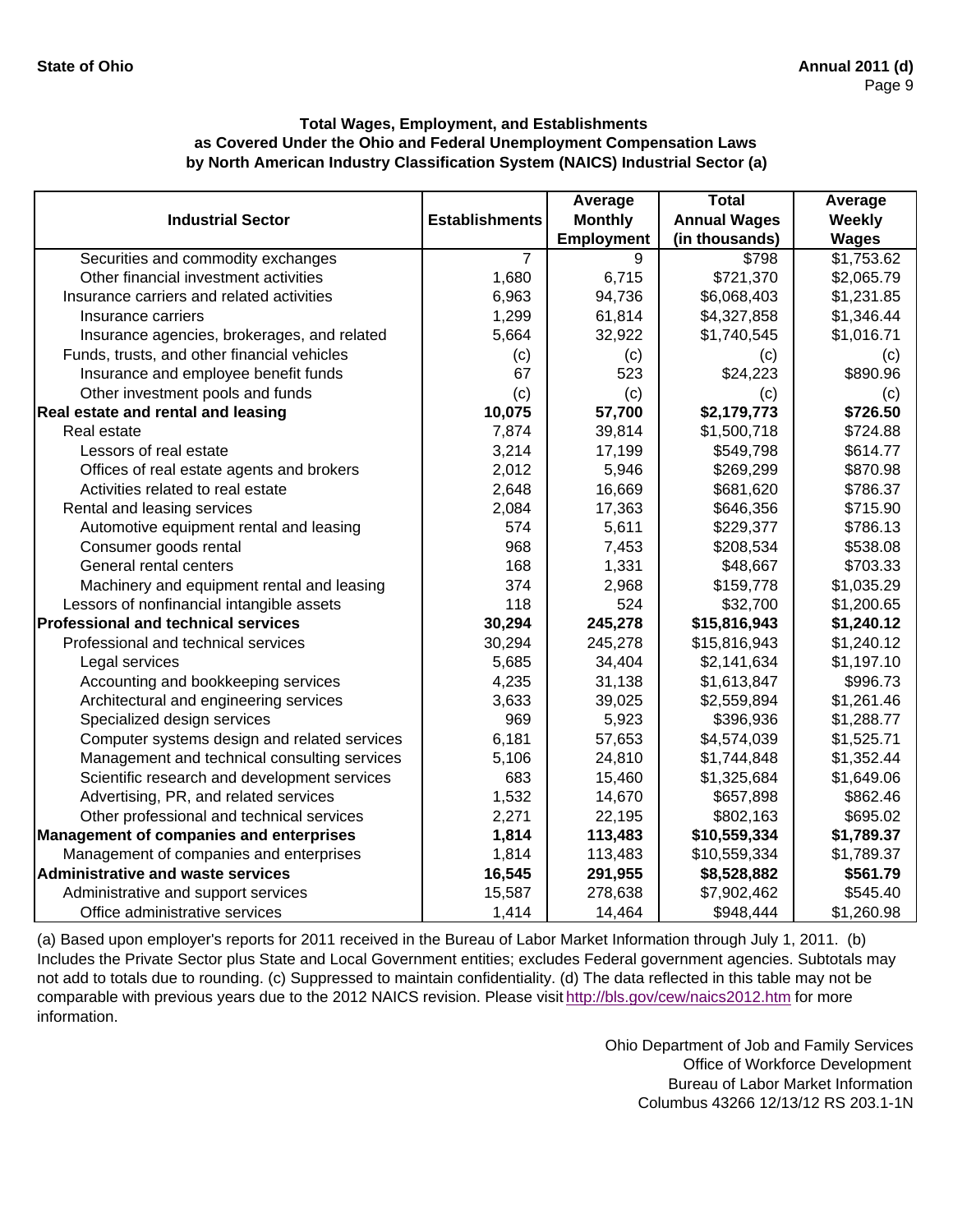|                                                      |                       | Average           | <b>Total</b>        | Average       |
|------------------------------------------------------|-----------------------|-------------------|---------------------|---------------|
| <b>Industrial Sector</b>                             | <b>Establishments</b> | <b>Monthly</b>    | <b>Annual Wages</b> | <b>Weekly</b> |
|                                                      |                       | <b>Employment</b> | (in thousands)      | <b>Wages</b>  |
| Facilities support services                          | 95                    | 2,692             | \$111,199           | \$794.37      |
| <b>Employment services</b>                           | 2,889                 | 125,386           | \$3,093,142         | \$474.40      |
| <b>Business support services</b>                     | 1,317                 | 35,988            | \$1,246,454         | \$666.06      |
| Travel arrangement and reservation services          | 666                   | 3,434             | \$124,201           | \$695.48      |
| Investigation and security services                  | 1,163                 | 22,288            | \$545,764           | \$470.90      |
| Services to buildings and dwellings                  | 7,291                 | 63,547            | \$1,420,207         | \$429.79      |
| Other support services                               | 752                   | 10,838            | \$413,052           | \$732.94      |
| Waste management and remediation services            | 959                   | 13,317            | \$626,420           | \$904.63      |
| Waste collection                                     | 397                   | 4,629             | \$192,781           | \$800.85      |
| Waste treatment and disposal                         | 172                   | 4,433             | \$236,046           | \$1,023.92    |
| Remediation and other waste services                 | 390                   | 4,254             | \$197,593           | \$893.25      |
| <b>Educational services</b>                          | 3,042                 | 95,047            | \$3,188,738         | \$645.17      |
| <b>Educational services</b>                          | 3,042                 | 95,047            | \$3,188,738         | \$645.17      |
| Elementary and secondary schools                     | 743                   | 39,418            | \$1,103,380         | \$538.31      |
| Junior colleges                                      | 61                    | 3,573             | \$119,184           | \$641.48      |
| Colleges and universities                            | 190                   | 34,427            | \$1,517,755         | \$847.83      |
| Business, computer and management training           | 305                   | 2,600             | \$120,708           | \$892.98      |
| Technical and trade schools                          | 311                   | 3,297             | \$109,647           | \$639.62      |
| Other schools and instruction                        | 1,125                 | 8,433             | \$121,561           | \$277.19      |
| <b>Educational support services</b>                  | 308                   | 3,301             | \$96,503            | \$562.27      |
| Health care and social assistance                    | 27,751                | 736,088           | \$29,660,281        | \$774.88      |
| Ambulatory health care services                      | 19,183                | 242,446           | \$12,135,513        | \$962.60      |
| Offices of physicians                                | 6,985                 | 82,250            | \$6,574,061         | \$1,537.08    |
| Offices of dentists                                  | 4,189                 | 30,809            | \$1,365,010         | \$852.04      |
| Offices of other health practitioners                | 4,582                 | 27,819            | \$1,004,759         | \$694.56      |
| Outpatient care centers                              | 1,190                 | 25,251            | \$1,117,442         | \$851.04      |
| Medical and diagnostic laboratories                  | 637                   | 7,485             | \$343,361           | \$882.15      |
| Home health care services                            | 1,276                 | 57,086            | \$1,350,734         | \$455.02      |
| Other ambulatory health care services                | 325                   | 11,745            | \$380,146           | \$622.40      |
| Hospitals                                            | 266                   | 235,405           | \$11,478,829        | \$937.73      |
| General medical and surgical hospitals               | 214                   | 229,814           | \$11,253,716        | \$941.71      |
| Psychiatric and substance abuse hospitals            | 16                    | 1,544             | \$54,822            | \$683.04      |
| Other hospitals                                      | 35                    | 4,048             | \$170,291           | \$809.08      |
| Nursing and residential care facilities              | 3,415                 | 169,624           | \$4,144,218         | \$469.85      |
| Nursing care facilities (skilled nursing facilities) | 1,021                 | 104,210           | \$2,668,497         | \$492.44      |

(a) Based upon employer's reports for 2011 received in the Bureau of Labor Market Information through July 1, 2011. (b) Includes the Private Sector plus State and Local Government entities; excludes Federal government agencies. Subtotals may not add to totals due to rounding. (c) Suppressed to maintain confidentiality. (d) The data reflected in this table may not be comparable with previous years due to the 2012 NAICS revision. Please visit http://bls.gov/cew/naics2012.htm for more information.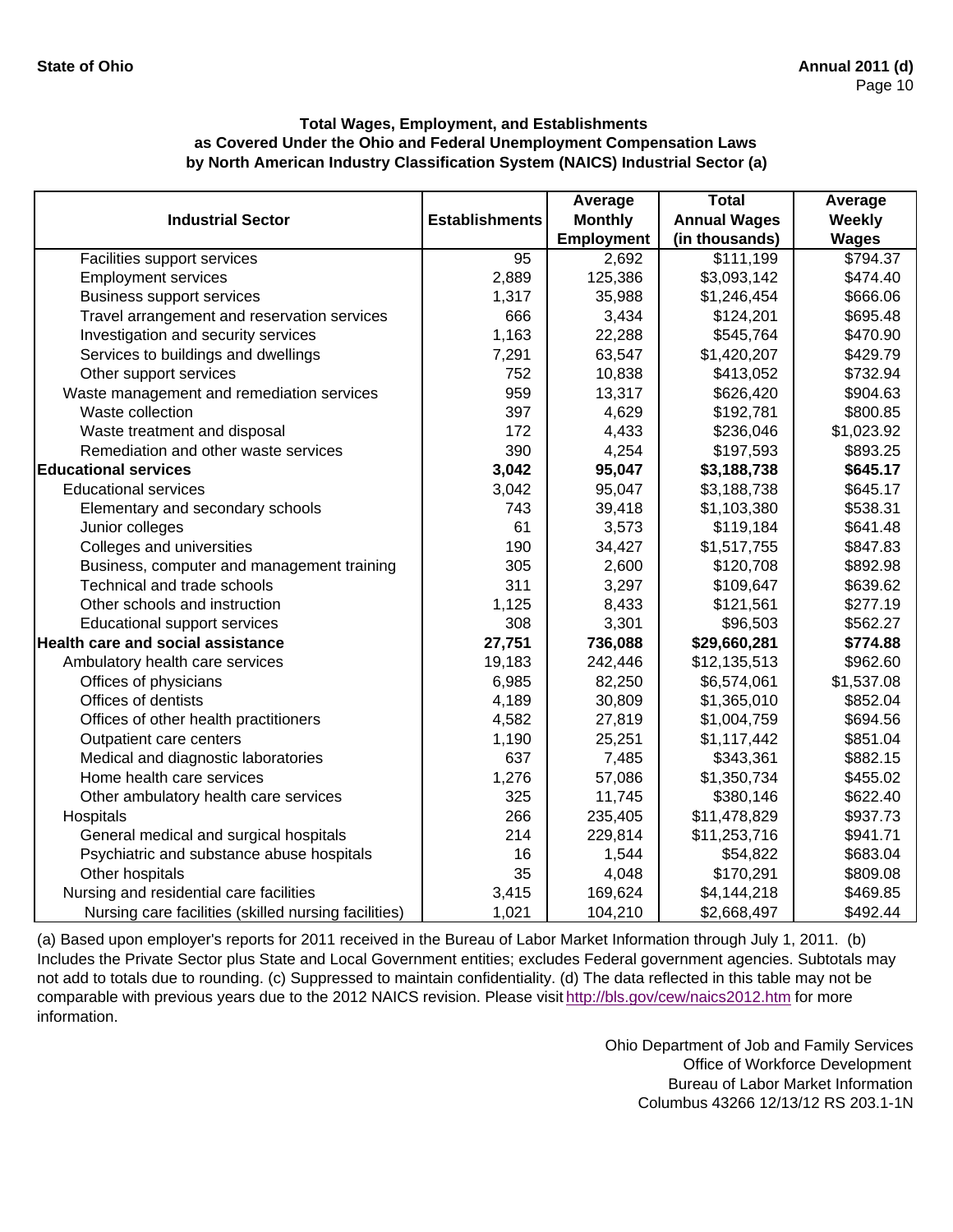|                                               |                       | Average           | <b>Total</b>        | Average       |
|-----------------------------------------------|-----------------------|-------------------|---------------------|---------------|
| <b>Industrial Sector</b>                      | <b>Establishments</b> | <b>Monthly</b>    | <b>Annual Wages</b> | <b>Weekly</b> |
|                                               |                       | <b>Employment</b> | (in thousands)      | <b>Wages</b>  |
| Residential mental health facilities          | 1,491                 | 28,179            | \$625,809           | \$427.08      |
| Continuing care, assisted living facilities   | 688                   | 33,127            | \$739,218           | \$429.12      |
| Other residential care facilities             | 214                   | 4,108             | \$110,694           | \$518.19      |
| Social assistance                             | 4,887                 | 88,613            | \$1,901,721         | \$412.71      |
| Individual and family services                | 1,811                 | 43,841            | \$1,023,118         | \$448.79      |
| Emergency and other relief services           | 373                   | 5,202             | \$143,520           | \$530.58      |
| Vocational rehabilitation services            | 275                   | 9,533             | \$199,842           | \$403.15      |
| Child day care services                       | 2,428                 | 30,037            | \$535,241           | \$342.67      |
| Arts, entertainment, and recreation           | 3,730                 | 63,050            | \$1,761,962         | \$537.42      |
| Performing arts and spectator sports          | 870                   | 12,736            | \$900,498           | \$1,359.67    |
| Performing arts companies                     | 172                   | 2,684             | \$88,841            | \$636.56      |
| Spectator sports                              | 160                   | 4,769             | \$614,867           | \$2,479.38    |
| Promoters of performing arts and sports       | 255                   | 4,152             | \$145,647           | \$674.62      |
| Agents and managers for public figures        | 51                    | 349               | \$26,818            | \$1,475.96    |
| Independent artists, writers, and performers  | 233                   | 782               | \$24,326            | \$598.15      |
| Museums, historical sites, zoos, and parks    | 163                   | 5,803             | \$159,230           | \$527.67      |
| Amusements, gambling, and recreation          | 2,697                 | 44,510            | \$702,233           | \$303.40      |
| Amusement parks and arcades                   | 93                    | 5,685             | \$97,432            | \$329.56      |
| Gambling industries                           | 36                    | 289               | \$8,617             | \$573.04      |
| Other amusement and recreation industries     | 2,569                 | 38,536            | \$596,185           | \$297.52      |
| <b>Accommodation and food services</b>        | 23,358                | 420,071           | \$5,817,645         | \$266.33      |
| Accommodation                                 | 1,683                 | 32,839            | \$603,773           | \$353.58      |
| Traveler accommodation                        | 1,429                 | 31,044            | \$575,862           | \$356.73      |
| RV parks and recreational camps               | 207                   | 1,541             | \$23,666            | \$295.33      |
| Rooming and boarding houses                   | 48                    | 254               | \$4,246             | \$321.37      |
| Food services and drinking places             | 21,675                | 387,232           | \$5,213,872         | \$258.92      |
| Special food services                         | 1,026                 | 13,391            | \$226,512           | \$325.29      |
| Drinking places (alcoholic beverages)         | 2,594                 | 14,433            | \$168,569           | \$224.60      |
| Restaurants and other eating places           | 18,056                | 359,408           | \$4,818,791         | \$257.85      |
| Other services (except public administration) | 24,372                | 149,735           | \$3,914,168         | \$502.71      |
| Repair and maintenance                        | 7,893                 | 42,103            | \$1,492,399         | \$681.65      |
| Automotive repair and maintenance             | 5,810                 | 30,241            | \$958,214           | \$609.35      |
| Electronic equipment repair and maintenance   | 457                   | 2,418             | \$118,059           | \$938.85      |
| Commercial machinery repair and maintenance   | 1,103                 | 7,285             | \$349,676           | \$923.10      |

(a) Based upon employer's reports for 2011 received in the Bureau of Labor Market Information through July 1, 2011. (b) Includes the Private Sector plus State and Local Government entities; excludes Federal government agencies. Subtotals may not add to totals due to rounding. (c) Suppressed to maintain confidentiality. (d) The data reflected in this table may not be comparable with previous years due to the 2012 NAICS revision. Please visit http://bls.gov/cew/naics2012.htm for more information.